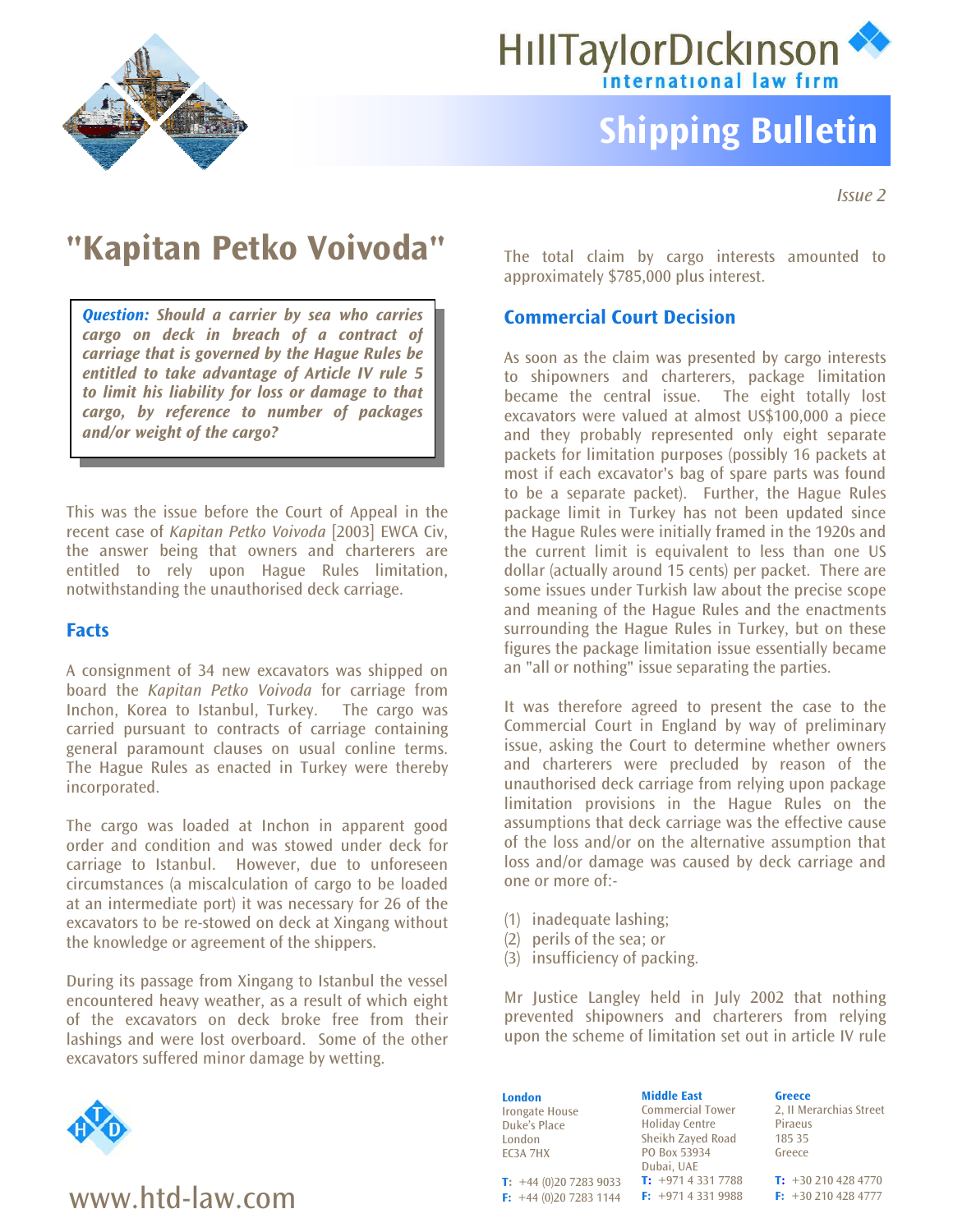



# **Shipping Bulletin**

*Issue 2* 

5 of the Hague Rules in relation to package limitation. Cargo interests appealed. In reaching the conclusion in favour of the charterers

## **Issues Before the Court of Appeal**

Two main arguments were relied upon by cargo interests before the Court of Appeal as follows: whether on deck stowage was a 'special category' of breach, similar to deviation cases or 'warehouse' and/or bailment cases where goods were stored elsewhere than originally agreed, or were handled by a bailee in a manner different to that which was contemplated or agreed; and

the meaning and construction of Article IV rule 5 and in particular whether the words 'in any event' were wide enough to cover all breaches of contract, no matter how serious.

Cargo interests sought to argue that the serious nature of the breach should in itself determine whether or not exception or limitation clauses applied. They pointed to a number of deviation and 'warehouse' cases mostly from the 19<sup>th</sup> century or early 20<sup>th</sup> century where limitation and exclusion clauses had been held not to apply in the case of a breach of important contractual conditions. **Alternative Options for Cargo Interests** 

Charterers and owners sought to distinguish the decisions in the deviation and warehouse cases in two ways. First that there was no English authority for treating on deck stowage in breach of contract as a deviation. Secondly, that although the obligation not to stow on deck was important, it could not be said to be more important than other obligations of the carrier, such as providing a seaworthy ship and exercising due diligence.

In finding in favour of the charterers and owners, the Court of Appeal agreed with the proposition that stowage on deck was not a 'special' category of breach of contract; the matter was one of pure construction of the wording of the particular exclusion clause as set out in the Hague Rules.



## **WWW.htd-law.com <b>F:**  $+44(0)2072833144$  **F:**  $+97143319988$  **F:**  $+302104284777$

and owners Longmore LJ cited and applied the reasoning in the *Happy Ranger [2002] 2 Lloyd's Rep 357*, a case in which there had been a breach of the seaworthiness obligation in Article III rule 1. He said of the words 'in any event':-

*"Their most natural meaning to my mind is 'in every case' (whether or not the breach of contract is particularly serious; whether or not the cargo was stowed on deck)… Although … the obligation to carry under deck was an extremely important obligation, it could not be said that it was 'overriding' in the same sense as the seaworthiness obligation. The Happy Ranger is thus a stronger case than the present and I would respectfully adopt its reasoning."* 

The Court of Appeal overruled the decision of Hurst J in the *Chanda* [1989] 2 Lloyd's Rep 494, a case on similar facts to the "KAPITAN PETKO VOIVODA" case where owners lost on package limitation, which up to now has been considered to be the leading case in this area.

The Court of Appeal commented that the outcome in this case will not always lead to a harsh result and it is always open to cargo interests to avoid application of the Hague Rules or low Hague Rules limits as follows:- The use of Ad Valorem bills of lading;

Agreement between the parties of a different but increased maximum exceeding the sums prescribed in Article IV rule 5;

Article VI of the Hague Rules which provides for parties to enter in to any agreement in relation to the carriage of goods; and/or

**London** Irongate House Duke's Place London EC3A 7HX

**T:** +44 (0)20 7283 9033

Commercial Tower Holiday Centre Sheikh Zayed Road PO Box 53934 Dubai, UAE **T:** +971 4 331 7788 **F:** +971 4 331 9988 **F:** +44 (0)20 7283 1144

**Middle East**

**Greece** 2, II Merarchias Street Piraeus 185 35 Greece

**T:** +30 210 428 4770